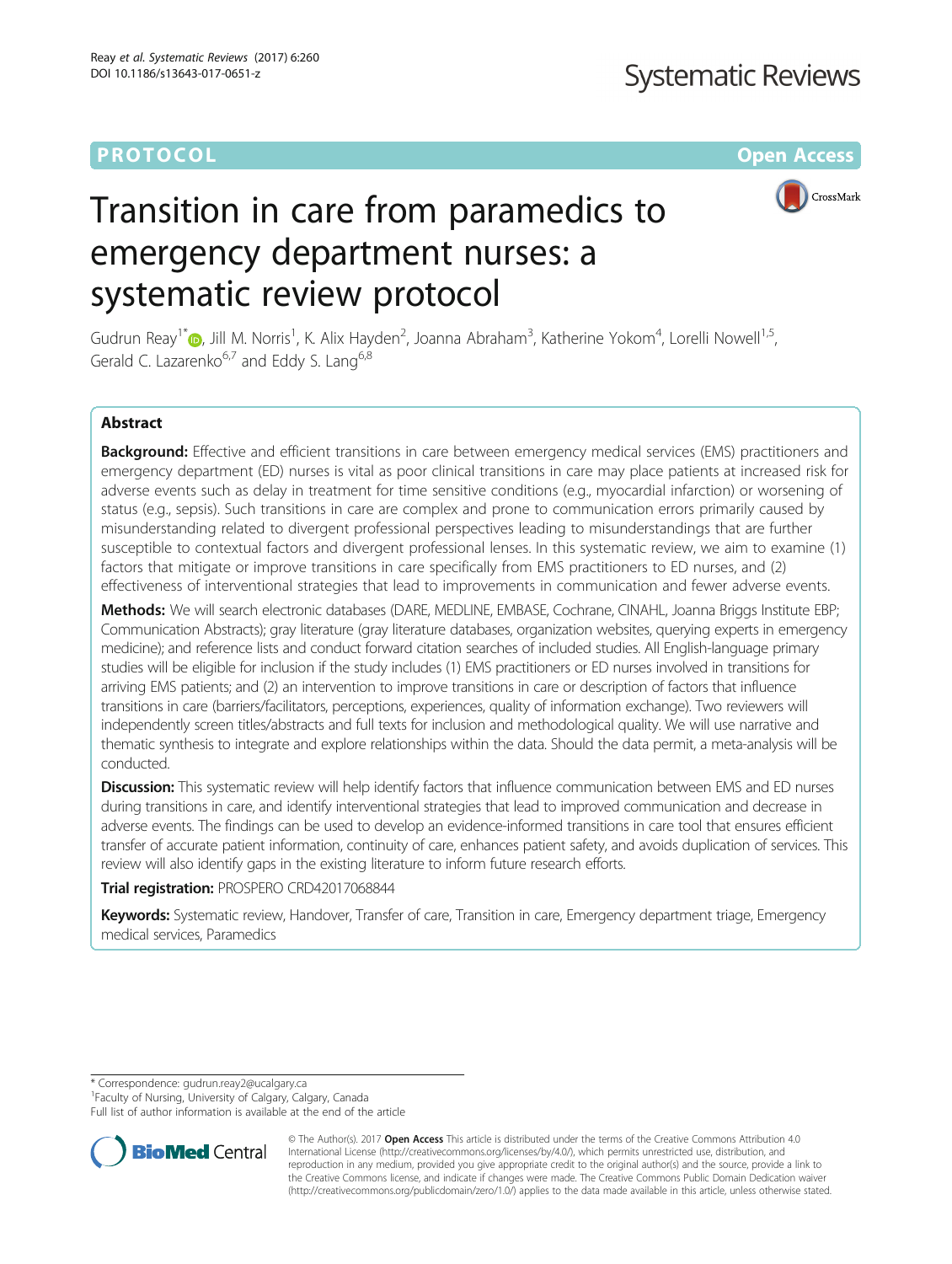#### Background

Transitions in care between healthcare providers are complex processes that can result in vital information being lost or altered [[1](#page-5-0)–[3](#page-5-0)]. Three points of transition in care can occur for patients arriving in the Emergency Department (ED) via Emergency Medical Services (EMS): (1) EMS to triage nurse, (2) EMS to bedside nurse, and (3) EMS to ED trauma team. Efficient and safe transitions in care are dependent on accurate communication of pertinent patient information between health service providers [[4, 5](#page-5-0)]. Information transfer during transitions between EMS-ED nurses can be hampered by multiple factors, including interruptions, multitasking, workload, and suboptimal working relationships [\[2](#page-5-0), [6](#page-5-0), [7](#page-5-0)]. This can result in loss of key information [[6](#page-5-0)], which may negatively impact patient safety. Poor clinical transitions in care within the ED between care providers may place patients at increased risk for harm, such as overlooking early deterioration, risk of transferring cognitive bias, and delayed or missed investigations [\[5](#page-5-0), [8](#page-5-0), [9](#page-5-0)]. It is, thus, vital that transitions in care within and between professional groups providing ED care, including EMS practitioners-ED nurses, is accurate and efficient.

EMS practitioners and ED nurses have different professional perspectives. EMS practitioners in the pre-hospital setting focus on information that enables them to determine underlying pathology/injury, required treatments, and destination [[10](#page-5-0)–[12\]](#page-5-0). They have key insights about the unfolding of events, goals of care, and the patient's environment. Furthermore, they are aware that waits at the hospital result in fewer ambulances being available to respond to emergency calls. ED triage nurses, in addition to determining acuity and prioritizing patients, are responsible for appropriate allocation of treatment space in the ED [\[13](#page-5-0)–[15](#page-5-0)]. Hence, they require information that will enable them to predict the trajectory of patients and resources (staff and equipment) required.

Loss of information during transitions in care may lead to incorrect triage decisions in terms of acuity rating or prioritization of order to be examined by a physician, delayed time to treatment, or the patient being triaged to an inappropriate area of the ED [\[16](#page-6-0), [17](#page-6-0)]. Ultimately, this impacts patient safety, patient flow, and the efficient and timely use of ED resources. Triage decisions determine a patient's destination in the ED; therefore, the patient's trajectory through the ED may be influenced by decisions made at triage. For instance, a patient who is erroneously triaged to a less acute area in the ED may be perceived as less urgent by the treating physician [\[16](#page-6-0)]. An effective triage system in which patients are accurately triaged is thus essential for the safety of patients who present to the ED, for managing patient flow through the ED, and for the appropriate use of ED resources [\[18](#page-6-0)–[21\]](#page-6-0).

Preliminary findings from two studies conducted by GR—one of decision-making by paramedics (in progress) and one of decision-making by ED triage nurses—indicate that EMS-triage nurse communication is problematic [[15\]](#page-5-0). Paramedics expressed that triage nurses did not always trust them, that their professional knowledge and clinical expertise was at times disregarded, and that nurses did not adequately consider the patient information paramedics reported. Nurses did not fully trust information from EMS and, at times, felt they were given borderline misleading information in order for paramedics to be triaged faster [[22\]](#page-6-0). Similar findings have been reported by others [\[23](#page-6-0)]. Mistrust was not always the case: some participants spoke of "good" paramedics and "good" triage nurses with whom they had an excellent working relationship. The outcome of mistrust is the potential for loss of vital patient information during the transition process at triage and at the bedside.

A related UK-based literature review [[1\]](#page-5-0) identified similar concerns about interprofessional relationships, particularly mistrust and misunderstandings between prehospital and hospital staff during transitions in care. Communication and information transfer were also susceptible to issues with context and environment. The review, however, was methodologically weak (e.g., risk of bias assessment and study characteristics are not detailed, limited dates and searches, no gray literature searches, focus on UK). Furthermore, this review did not focus on the factors that can improve the quality of transitions in care or evaluate the effectiveness of interventions to support transitions of care between EMS and ED nurses. To address these limitations and ensure that healthcare policy-makers have high quality evidence from which to make accurate decisions, we will conduct a comprehensive systematic review of studies that examine transitions in care between EMS practitioners and ED nurses.

#### Aim

The objectives of this systematic review are to assess factors that mitigate or improve transitions in care from EMS practitioners to ED nurses and to identify effective interventional strategies that lead to improvements in communication and a reduction in adverse events.

#### Methods

#### Design

Our review question goes beyond *what works* to understand the perceptions, attitudes, and beliefs of those directly involved in transitions in care. Based on a preliminary scoping search, we expect diverse observational and qualitative studies of transitions in care. As such, we will conduct a mixed systematic review (i.e., mixed studies or mixed methods review) [\[24](#page-6-0), [25](#page-6-0)] by combining the findings of diverse primary studies within a single review to address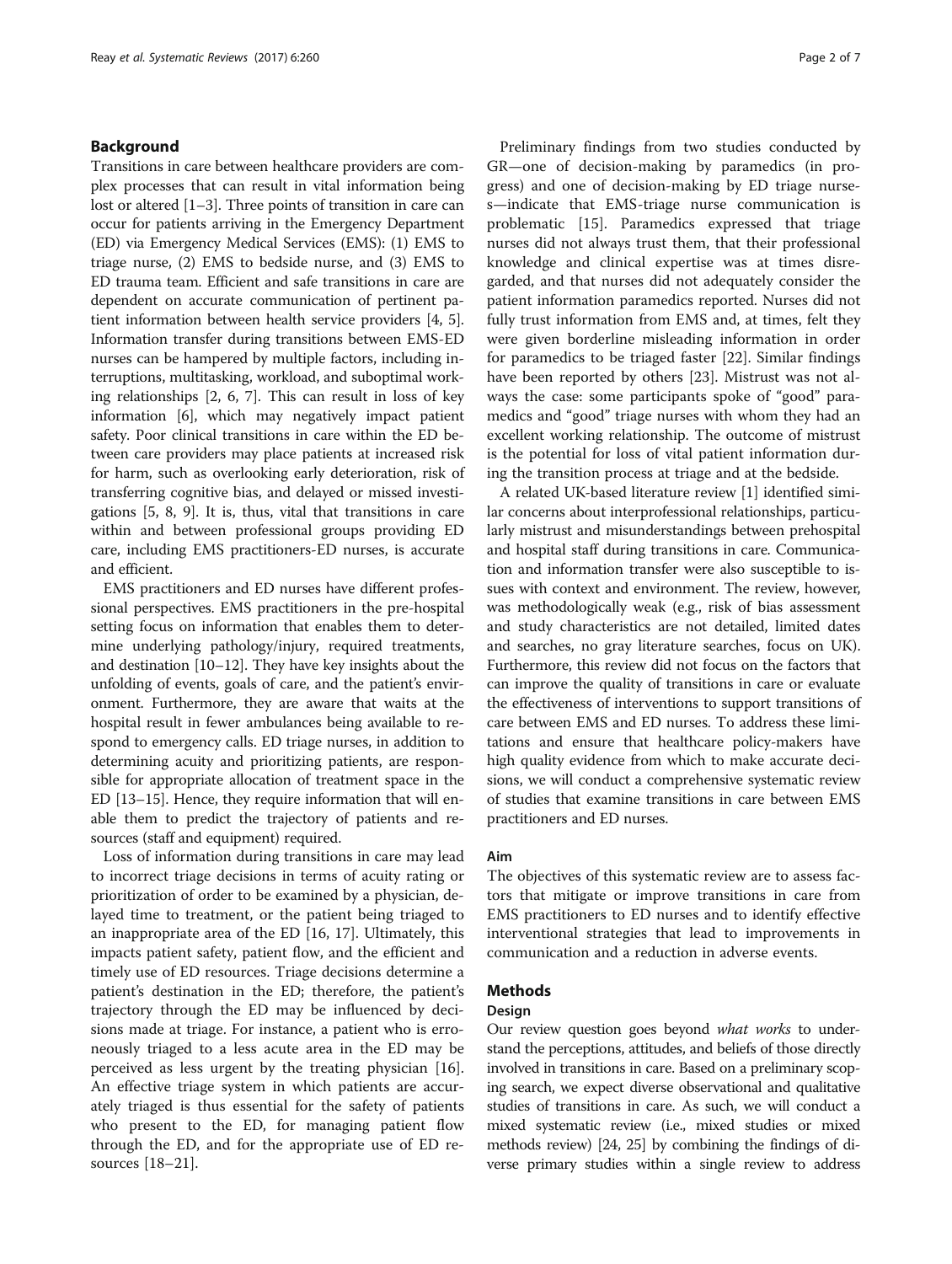overlapping review questions. This protocol adheres to the PRISMA-P statement [[26](#page-6-0)] and has been registered with PROSPERO CRD42017068844.

#### Eligibility criteria

The questions of relevance are as follows:

- 1. What factors mitigate or improve transitions in care from EMS practitioners to ED nurses?
- 2. What interventional strategies lead to improvements in communication and a reduction in adverse events?

#### **Participants**

Studies will be eligible if they include EMS practitioners (paramedics, emergency medical technicians, registered nurses, licensed practical nurses, nurse practitioners) and/or ED nurses (registered nurses, licensed practical nurses, nurse practitioners) involved in transitions in care of EMS patients from the ambulance to the ED. Other modes of transfer can occur (e.g., from accompanying transfer nurse or physician); however, the aim of our review is to specifically examine transition in care form EMS practitioners to ED nurses as this is the most common route. If the study participants include other healthcare providers (e.g., physicians, allied health, unit clerk), we will include the study only if data for EMS practitioners and/or ED nurses are reported separately. We will exclude studies that report solely on transitions in care between EMS practitioners and the ED trauma team, physicians, allied health professionals, and unit clerks. Studies in which transitions in care occurs from police, peace officers, referring physicians, referring nurses, referring allied health professionals to triage nurses will also be excluded.

#### Interventions

If the study includes an intervention, it must focus on improving transitions in care from EMS to triage nurses or bedside nurses within hospital EDs, to be included. Studies that do not include an intervention are also eligible. Interventions may include, but will not be limited to standardized protocols for handover, checklists, mnemonics, automatic electronic data transfer, or communication skills training. Transition in care will be considered complete when ED triage or bedside nurses have assumed full care of the patient and EMS practitioners are no longer considered to be responsible for patient care.

#### **Comparators**

As this review is concerned with identifying transitional facilitators and barriers, we will include any comparator group or studies with no comparator.

#### **Outcomes**

We will include studies that examine the (1) experience and perceptions of transitions in care; (2) factors that mitigate or improve transitions in care; (3) quality of information exchanged between EMS practitioners and ED nurses; or (4) patient-level outcomes (clinical, satisfaction, patient-reported outcomes), provider- and teamlevel outcomes (satisfaction, time at triage, communication, teamwork), or system-level outcomes (medical errors, patient safety, quality of care, patient flow, costs) that are influenced by transitions in care. We will also report on any secondary outcomes described in the studies included in this review.

#### Study type

All English-language quantitative, qualitative, and mixed methods primary studies will be included, without restriction by year, publication type, geographic location, or methodological quality. Systematic reviews and other knowledge syntheses, case studies, editorials, and discussions of transitions of care will be excluded.

#### Information sources and search strategy

We will search DARE, MEDLINE, EMBASE, Cochrane Central Register of Controlled Trials, CINAHL, and Joanna Briggs Institute EBP electronic databases from database inception for English-language publications. Gray literature will be searched for in databases (Proquest Dissertation and Theses Global, Web of Science Conference Proceedings Citation Index, OAIster, Open-Grey, Canadian Health Research Collection), relevant organizational websites (e.g., National Emergency Nurses Association, Paramedic Association of Canada, National Association of EMS Physicians), and consultations with clinicians. We will visually search the electronically available table of contents of key emergency nursing and EMS journals that are not indexed in two of the identified databases. The search strategy was developed by an information scientist (KAH). Table [1](#page-3-0) provides the provisional search strategy for MEDLINE. We will search the reference lists and cited bys of included studies and will provide our final list of included studies to EMS and nursing experts in emergency medicine to identify any further studies for inclusions. Records will be exported to EndNote X8 to facilitate data management, removal of duplicates, and finding full texts.

#### Study selection

Prior to screening, we will conduct training and a calibration exercise with the review team to pilot and refine the screening tool in Excel. Titles/abstracts (level 1) will be independently screened by pairs of two reviewers. Disagreements will be resolved by a third reviewer. Full texts of potential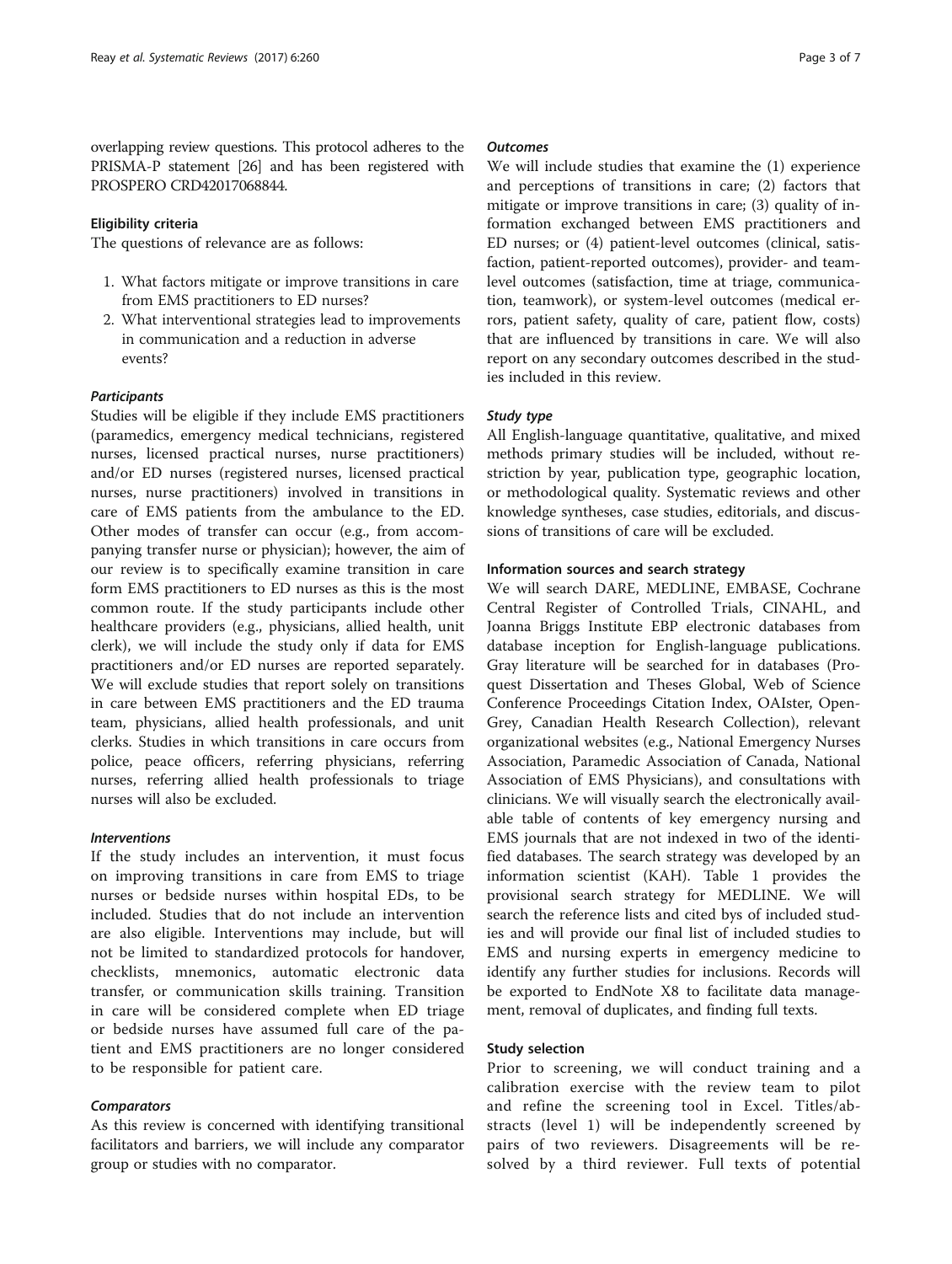<span id="page-3-0"></span>Table 1 Provisional search strategy. Database(s): Ovid MEDLINE(R) Epub Ahead of Print, In-Process and other non-indexed citations, Ovid MEDLINE(R) Daily, and Ovid MEDLINE(R) 1946 to Present

| #  | Searches                         | Results |
|----|----------------------------------|---------|
| 1  | exp Patient Handoff/             | 691     |
| 2  | exp Patient Transfer/            | 7049    |
| 3  | exp Transfer Agreement/          | 253     |
| 4  | hand-off*.mp.                    | 375     |
| 5  | handoff*.mp.                     | 1388    |
| 6  | hand-over*.mp.                   | 921     |
| 7  | handover*.mp.                    | 1063    |
| 8  | sign-over*.mp.                   | 68      |
| 9  | signover*.mp.                    | 0       |
| 10 | signout*.mp.                     | 49      |
| 11 | sign-out*.mp.                    | 370     |
| 12 | (transfer* adj care).mp.         | 95      |
| 13 | (transition* adj care*).mp.      | 1231    |
| 14 | (patient* adj transition*).mp.   | 622     |
| 15 | (patient* adj transfer*).mp.     | 8814    |
| 16 | (patient care adj report*).mp.   | 94      |
| 17 | (triage adj report*).mp.         | 6       |
| 18 | $or/1 - 17$                      | 14,343  |
| 19 | exp Emergencies/                 | 38,186  |
| 20 | exp Emergency Medical Services/  | 116,639 |
| 21 | exp Emergency Service, Hospital/ | 62,927  |
| 22 | exp Triage/                      | 9682    |
| 23 | exp Ambulances/                  | 7791    |
| 24 | (emergency adj2 room*).mp.       | 16,146  |
| 25 | (emergency adj2 department*).mp. | 70,119  |
| 26 | (emergency adj2 unit*).mp.       | 3102    |
| 27 | (emergency adj2 ward*).mp.       | 1218    |
| 28 | "accident and emergency".mp.     | 4460    |
| 29 | "accident & emergency".mp.       | 623     |
| 30 | pre-hospital.mp.                 | 3473    |
| 31 | prehospital.mp.                  | 9904    |
| 32 | emergency medical service*.mp.   | 41,665  |
| 33 | ambulance*.mp.                   | 13,164  |
| 34 | (triage adj2 room*).mp.          | 71      |
| 35 | (triage adj2 department*).mp.    | 323     |
| 36 | (triage adj2 unit*).mp.          | 79      |
| 37 | (triage adj2 ward*).mp.          | 9       |
| 38 | ems.mp.                          | 10,144  |
| 39 | paramedic*.mp.                   | 7076    |
| 40 | (emergency adj3 technician*).mp. | 5893    |
| 41 | (emergency adj3 responder*).mp.  | 837     |
| 42 | (emergency adj3 personnel).mp.   | 1271    |

Table 1 Provisional search strategy. Database(s): Ovid MEDLINE(R) Epub Ahead of Print, In-Process and other non-indexed citations, Ovid MEDLINE(R) Daily, and Ovid MEDLINE(R) 1946 to Present (Continued)

| #  | Searches                       | Results |
|----|--------------------------------|---------|
| 43 | (emergency adj3 worker*).mp.   | 443     |
| 44 | (emergency adj3 provider*).mp. | 1114    |
| 45 | (ems adj3 technician*).mp.     | 11      |
| 46 | (ems adj3 responder*).mp.      | 49      |
| 47 | (ems adj3 personnel*).mp.      | 565     |
| 48 | (ems adj3 worker*).mp.         | 76      |
| 49 | (ems adj3 provider*).mp.       | 691     |
| 50 | or/19-49                       | 217,243 |
| 51 | 18 and 50                      | 3654    |
| 52 | limit 51 to english language   | 3452    |

studies (Level 2) will then be obtained and screening will be conducted in the same manner as level 1 screening.

#### Assessment of methodological quality/risk of bias in individual studies

The methodological quality of quantitative studies will be assessed using the Effective Public Health Practice Project Quality Assessment Tool [EPHPP; 29], which can be used to assess multiple study designs and has evidence of validity and reliability. [\[27](#page-6-0)] Each of six domains—selection bias, study design, confounders, blinding, data collection methods, and withdrawals and drop-outs—are rated as strong, moderate, weak, or not applicable. For qualitative studies, we will use the Joanna Briggs Institute Critical Appraisal Checklist for Qualitative Research. [[28](#page-6-0)] This coherent tool performs well in assessing intrinsic methodological quality. [\[29\]](#page-6-0) Ten domains are assessed as yes, not, unclear, or not applicable: philosophy, objective, data collection, data analysis, interpretation of results, theory or cultural location, researcher reflexivity, participant representation, ethical considerations, conclusion. For mixed methods studies, we will use both appraisal tools. All studies will be independently assessed for quality by two reviewers, and disagreements will be resolved through discussion; if consensus cannot be reached, a third reviewer will break the tie. While we will report on the results of this quality assessment, studies will not be excluded on the basis of quality alone.

To assess confidence in the evidence in the syntheses, we will use the GRADE [[30\]](#page-6-0) (each quantitative outcome) and CERQual [\[31](#page-6-0)] (each qualitative review finding). GRADE and CERQual findings will be presented in a summary of findings table.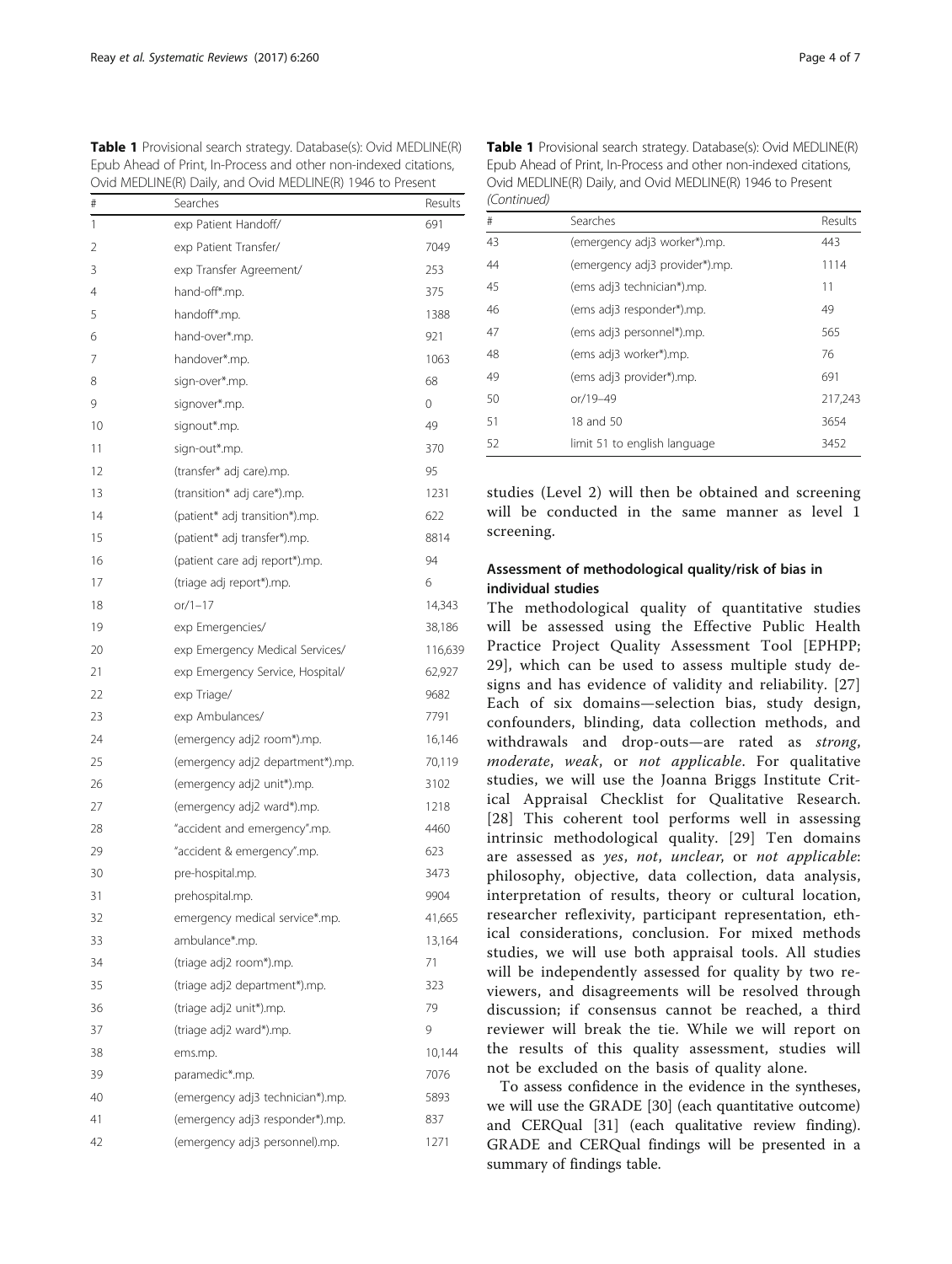#### Data items and data extraction

Table 2 details the data items to be extracted from the full texts. We will use a template data extraction tool in Excel. After the review team conducts a calibration exercise with the extraction tool, one reviewer will extract study data; a second reviewer will verify the extracted data for accuracy. We will discuss discrepancies and consult a third reviewer if a discrepancy cannot be resolved through consensus. Studies that have been published in duplicate will be retained and assessed in full text; we will combine related papers from the same study and treat them as one study.

#### Synthesis of included studies

Should the quantitative data permit, a meta-analysis will be conducted using a random effects model in RevMan (standardized mean differences for continuous outcomes; odds ratios for categorical outcomes; 95% confidence intervals). We expect considerable heterogeneity between studies; thus, meta-analysis may not be appropriate. In this case, we will aggregate the quantitative findings with the qualitative findings using data-based convergent synthesis [[24](#page-6-0)], whereby one synthesis will be conducted with all studies after we transform the quantitative findings into textual categories or themes. Study characteristics will be tabulated (frequency, proportion), and narrative synthesis [[32](#page-6-0)] will be used to integrate and explore relationships within the data. Where studies have substantial conceptual overlap, we will apply thematic analysis [\[33\]](#page-6-0) in three stages to translate and integrate findings. Studies will be imported into NVivo 11 for coding. [[34\]](#page-6-0) First, two reviewers will inductively code first-order (verbatim participant

**Table 2** Data extraction categories for eligible studies

| Category              | Data extracted                                                                                                                                                                                                                                                                                                                                                                                                                                                                                                                                           |
|-----------------------|----------------------------------------------------------------------------------------------------------------------------------------------------------------------------------------------------------------------------------------------------------------------------------------------------------------------------------------------------------------------------------------------------------------------------------------------------------------------------------------------------------------------------------------------------------|
| Study                 | First author, year, country of origin, funding source,                                                                                                                                                                                                                                                                                                                                                                                                                                                                                                   |
| characteristics       | study objective, study design                                                                                                                                                                                                                                                                                                                                                                                                                                                                                                                            |
| Participants          | Recruitment strategy, inclusion criteria, number of<br>participants, demographic characteristics,<br>professional designations                                                                                                                                                                                                                                                                                                                                                                                                                           |
| Setting and           | Setting and context, descriptions of handover and                                                                                                                                                                                                                                                                                                                                                                                                                                                                                                        |
| handover              | relationships, tools to improve transitions in care                                                                                                                                                                                                                                                                                                                                                                                                                                                                                                      |
| Intervention          | Content, delivery method, unit of delivery, deliverer,                                                                                                                                                                                                                                                                                                                                                                                                                                                                                                   |
| characteristics       | setting, exposure, time, adherence                                                                                                                                                                                                                                                                                                                                                                                                                                                                                                                       |
| Outcomes and<br>tools | Experience and perceptions of transitions in care;<br>factors (barriers and facilitators) that influence<br>transitions in care; quality of information exchanged<br>between EMS practitioners and ED nurses;<br>recommendations or tools to improve transitions in<br>care; patient-level outcomes (clinical, satisfaction,<br>patient-reported outcomes), provider- and team-level<br>outcomes (satisfaction, time at triage, communica-<br>tion, teamwork), system-level outcomes (errors, pa-<br>tient safety, quality of care, patient flow, costs) |

accounts) and second-order interpretations (author observations) from the extracted data. Next, the initial codes will be compared between studies and grouped to generate initial descriptive themes. Finally, we will generate analytical themes by considering how the descriptive themes relate. Revisions to the coding framework will be recorded to provide an audit trail.

#### Subgroups and sensitivity considerations

Providing that there is sufficient information, we will consider comparisons of several subgroups: (1) study types, (2) paramedics and nurses, (3) different countries, (4) transitions in care at triage and bedside, and (5) barriers and facilitators. We will also conduct a sensitivity analysis to examine the influence of studies with a low quality rating on the robustness of review findings. [[35](#page-6-0), [36\]](#page-6-0) To do this, our synthesis (with all studies) will be compared post hoc to a synthesis without the methodologically weak studies within NVivo 11 using source classifications/attributes. The criteria or threshold for low quality (e.g., data collection method, sampling) will be established a priori. This comparison can provide insight into whether the low quality studies contribute unique information and how they may impact the generalizability of the findings. [[35](#page-6-0)]

#### Integrated knowledge translation

We are using an integrated knowledge translation [[37](#page-6-0)] approach for this review. Our multidisciplinary team includes representative knowledge users who are frontline healthcare professionals, health system decision-makers, knowledge synthesis methodologist, information scientist, researchers (nursing, emergency medicine, EMS, health science), and trainees. Our team co-developed the review question and protocol and will continue to be involved throughout the entire process, including developing a knowledge translation plan to accelerate the uptake of the findings of the review. This strategy will detail the audiences, strategies with anticipated timing, key messages and activities, targeted venues, and measures of success. The findings of this review will be disseminated through multiple mechanisms: (1) open access publication; (2) presentations at targeted scientific conferences (e.g., Western Emergency Department Operations Conference); (3) presentations to provincial decision-makers and healthcare professionals through the Emergency Strategic Clinical Network; (4) meetings with EMS, manager, and nurse educators in local EDs; and (5) infographic representing meaningful information about transition in care. If indicated by the findings, this review will also inform the development of a communication transition tool to facilitate transfer of essential patient information in a consistent manner.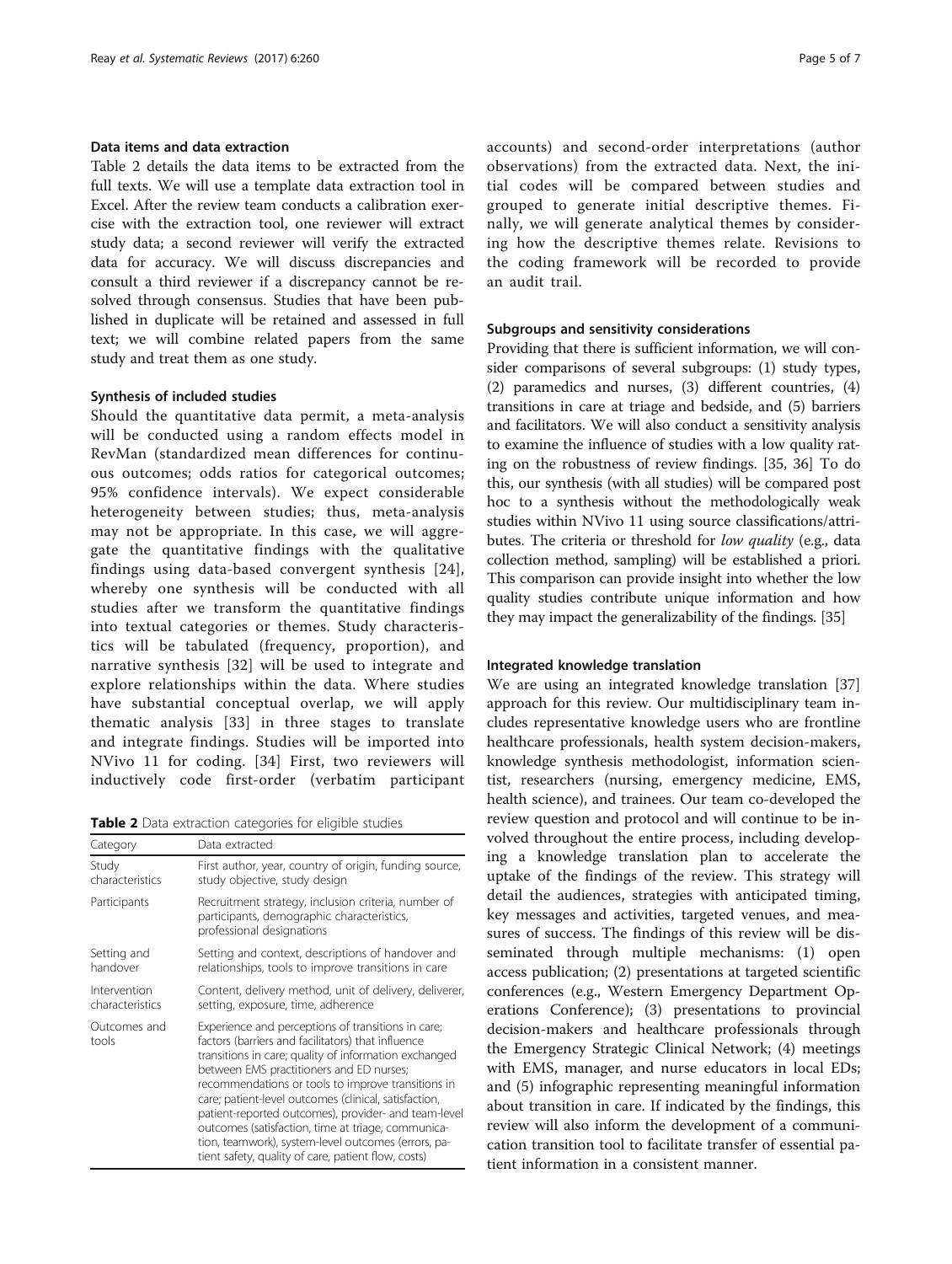#### <span id="page-5-0"></span>**Discussion**

The findings from this systematic review will result in an in-depth understanding of the factors and interventional strategies that lead to improved communication and decrease in adverse events. To date, although EMS and ED nurses generally exhibit good working relationships, there is also a level of mistrust and sense of not being heard [1, 2]. Our review findings can inform the potential design and development of an evidence-informed transitions in care tool that ensures efficient transfer of accurate patient information, continuity of care, enhances patient safety, and avoids duplication of services. A standardized research-based approach to transitions in care would ensure that there are clear expectations of what information should be communicated and how. Given that ED triage nurses control access to the ED and are responsible for assigning priority to be examined and treatment space to arriving patients [15], efficient and accurate transitions in care at the initial point of contact with the ED can improve flow and optimize the use of ED resources. Ultimately, a standardized approach to transitions in care ensures that patient expectations and needs are communicated, thereby making ED care more responsive to patient needs.

The potential heterogeneity of the literature including varying study designs, study quality, and outcomes reported may constrain our ability to draw consistent and clear conclusions on the outcomes. Regardless of study heterogeneity, this systematic review will provide a meaningful analysis regarding the existing evidence on transitions in care between EMS and ED nurses and identify areas for future research.

#### Abbreviations

CERQual: Confidence in the Evidence from Reviews of Qualitative Research; ED: Emergency Department; EMS: Emergency Medical Services; EPHPP: Effective Public Health Practice Project Quality Assessment Tool; GRADE: Grading of Recommendations Assessment, Development and Evaluation

#### Acknowledgements

Not applicable.

#### Funding

This review was funded through an Emergency Strategic Clinical Network Systematic Review Grant from Alberta Health Services. The funder had no role in the development of this protocol.

#### Availability of data and materials

The datasets created and/or analyzed during this review will be available from the corresponding author upon reasonable request. Datasets include database searches, compiled search results, quality appraisal of eligible studies, and extracted data from eligible studies.

#### Author's contributions

GR, JMN conceived the study. GR, JMN, KAH, JA, KY, GCL, and ESL designed the review and acquired funding. KAH and JMN created the search strategy. GR, JMN, and LN drafted the protocol. All authors read, edited, and approved the final manuscript.

#### Ethics approval and consent to participate

Not applicable.

#### Consent for publication

Not applicable.

#### Competing interests

The authors declare that they have no competing interests.

#### Publisher's Note

Springer Nature remains neutral with regard to jurisdictional claims in published maps and institutional affiliations.

#### Author details

<sup>1</sup> Faculty of Nursing, University of Calgary, Calgary, Canada. <sup>2</sup> Libraries and Cultural Resources, University of Calgary, Calgary, Canada. <sup>3</sup>Department of Biomedical and Health Information Sciences, College of Applied Health Sciences,, University of Illinois, Champaign, USA. <sup>4</sup>Emergency Medical Services, Calgary Zone, Alberta Health Services, Alberta Health Services, Calgary, Canada. <sup>5</sup>Taylor Institute for Teaching and Learning, University of Calgary, Calgary, Canada. <sup>6</sup>Department of Emergency Medicine, Cumming School of Medicine, University of Calgary, Calgary, Canada. <sup>7</sup>Pharmacy Services, Alberta Health Services, Edmonton, Canada. <sup>8</sup>Alberta Health Services, Emergency Medicine, Calgary Zone, Calgary, Canada.

# Received: 8 June 2017 Accepted: 30 November 2017<br>Published online: 19 December 2017

#### References

- 1. Wood K, Crouch R, Rowland E, Pope C. Clinical handovers between prehospital and hospital staff: literature review. Emerg Med J. 2014;32: 577–81.
- 2. Bost N, Crilly J, Patterson E, Chaboyer W. Clinical handover of patients arriving by ambulance to a hospital emergency department: a qualitative study. Int Emerg Nurs. 2012;20:133–41.
- Campbell B, Stirling C, Cummings E. Continuity matters: examining the 'information gap' in transfer from residential aged care, ambulance to emergency triage in southern Tasmania. Int Emerg Nurs. 2016;32:9–14.
- 4. Beach C, Croskerry P, Shapiro M. Profiles in patient safety: emergency care transitions. Acad Emerg Med. 2003;10(4):364–7.
- 5. Cheung DS, Kelly JJ, Beach C, Berkeley RP, Bitterman RA, Broida RI, Dalsey WC, Farley HL, Fuller DC, Garvey DJ, et al. Improving handoffs in the emergency department. Acad Emerg Med. 2010;55(2):171–80.
- 6. Bost N, Crilly J, Wallis M, Patterson E, Chaboyer W. Clinical handover of patients arriving by ambulance to the emergency department—a literature review. Int Emerg Nurs. 2010;18(4):210–20.
- 7. Bruce K, Suserud BO. The handover process and triage of ambulance-borne patients: the experiences of emergency nurses. Nurs Crit Care. 2005;10(4):201–9.
- 8. Wilson R. Improving Clincal handovers in emergency departments. Emerg Nurse. 2011;19(1):22–6.
- 9. Ye K, Taylor MD, Knott JC, Dent A, MacBean CE. Handover in the emergency department: deficiencies and adverse effects. Emerg Med Australas. 2007;19: 433–41.
- 10. Arbon P, Zeitz K, Ranse J, Wren H, Elliott R, Driscoll K. The reality of multiple casualty triage: putting triage theory into practice at the scene of multiple casualty vehicular accidents. Emerg Med J. 2008;25(4):230–4.
- 11. Barnett AS, Wang NE, Sahni R, Hsia RY, Haukoos JS, Barton ED, Holmes JF, Newgard CD. Investigators tW: variation in prehospital use and uptake of the National Field Triage Decision Scheme. Prehosp Emerg Care. 2013;17(2): 135–48.
- 12. Jones CMC, Cushman JT, Lerner EB, Fisher SG, Seplaki CL, Veazie PJ, Wasserman EB, Dozier A, Shah MN. Prehospital trauma triage decisionmaking: a model of what happens between the 9-1-1 call and the hospital. Prehosp Emerg Care. 2016;20(1):6–14.
- 13. Edwards B, Sines D. Passing the audition—the appraisal of client credibility and assessment by nurses at triage. J Clin Nurs. 2008;17(18):2444–51.
- 14. Hodge A, Hugman A, Varndell W, Howes K. A review of the quality assurance processes for the Australasian triage scale (ATS) and implications for future practice. Australas Emerg Nurs J. 2013;16(1):21–9.
- 15. Reay G, Rankin JA, Then KL. Momentary fitting in a fluid environment: a grounded theory of triage nurse decision making. Int Emerg Nurs. 2016;26:8–13.